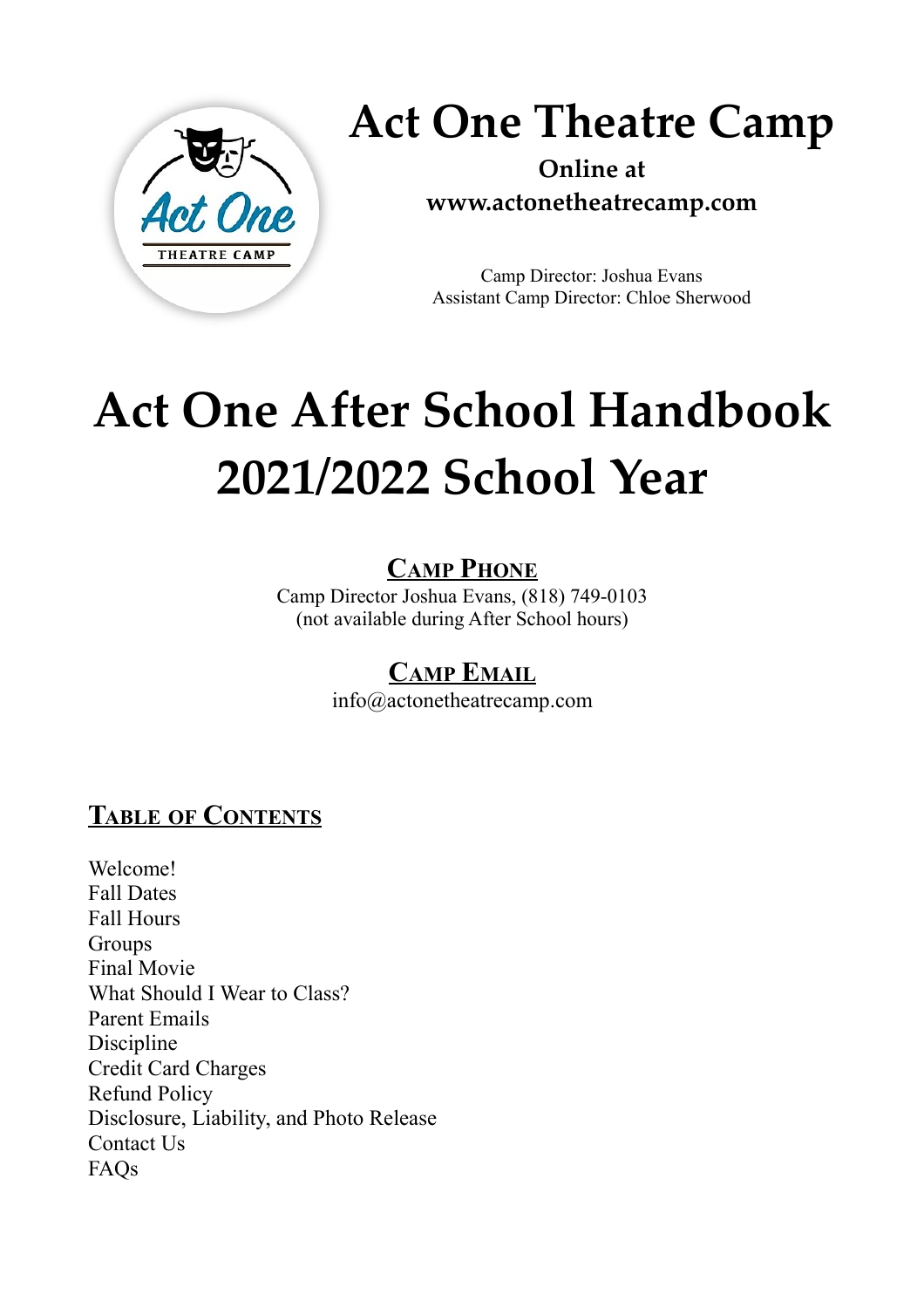### **Welcome!**

Welcome to Act One After School! We're excited to offer a fun, dynamic, entertaining, and interactive theater experience for children and teens online at www.actonetheatrecamp.com. Our program is staffed by energetic theater industry professionals, with years and years of experience working with kids. All students will enjoy the opportunity to spend each and every day working in three different classes: Improv Comedy, Superstar Studio, and Acting Class! Watch their creativity come to life within an after-school program that is held every Tuesday for eight weeks, from 3:00pm-4:30pm PST. And be sure not to miss our Final Movie, an originally written full length movie that is based upon the themes and characters of William Shakespeare's work. The students will learn how to create and film their own portion of the Final Movie at home, with the teachers stitching it all together to create the final product. This Final Movie will have a YouTube Premiere, where all the students can watch the big show with their friends and family online, all from the safety and comfort of you own home.

Please take a moment to read through this informative Handbook, where we hope to answer all your questions about the basics of how our after-school program operates. If you have any questions that are not addressed here, please feel free to Contact Us.

### **Fall Dates**

**"Shattered Shakespeare" will be on Tuesdays, September 14th – November 2nd** *Final Performance on Sunday, November 7th at 5:15pm PST*

### **Fall Hours**

Tuesdays, 3:00pm-4:30pm PST

### **Groups**

Students will be placed in groups before the first day of classes. These groups will be determined based upon age and/or grade. We try to avoid tears!! So if your student really really really wants to be in a group with their friend(s), let us know beforehand! There is a spot on the Online Registration to note this, or you can Contact Us. Groups will have a cap of 15 students.

### **Final Movie**

At the end of our eight week session, we will offer a Final Movie for all the students to help create. This performance will be an edited video of performances that the students have recorded during and/or outside of the classroom.

Much of what is taught and rehearsed on a daily basis in our program is geared towards this Final Movie. Because of this, it's very important that your student miss as little class time as possible. If excessive tardiness and/or absences become too much, students will run the risk of not being able to participate in the Final Movie due to their lack of knowledge or preparation of the performance's material.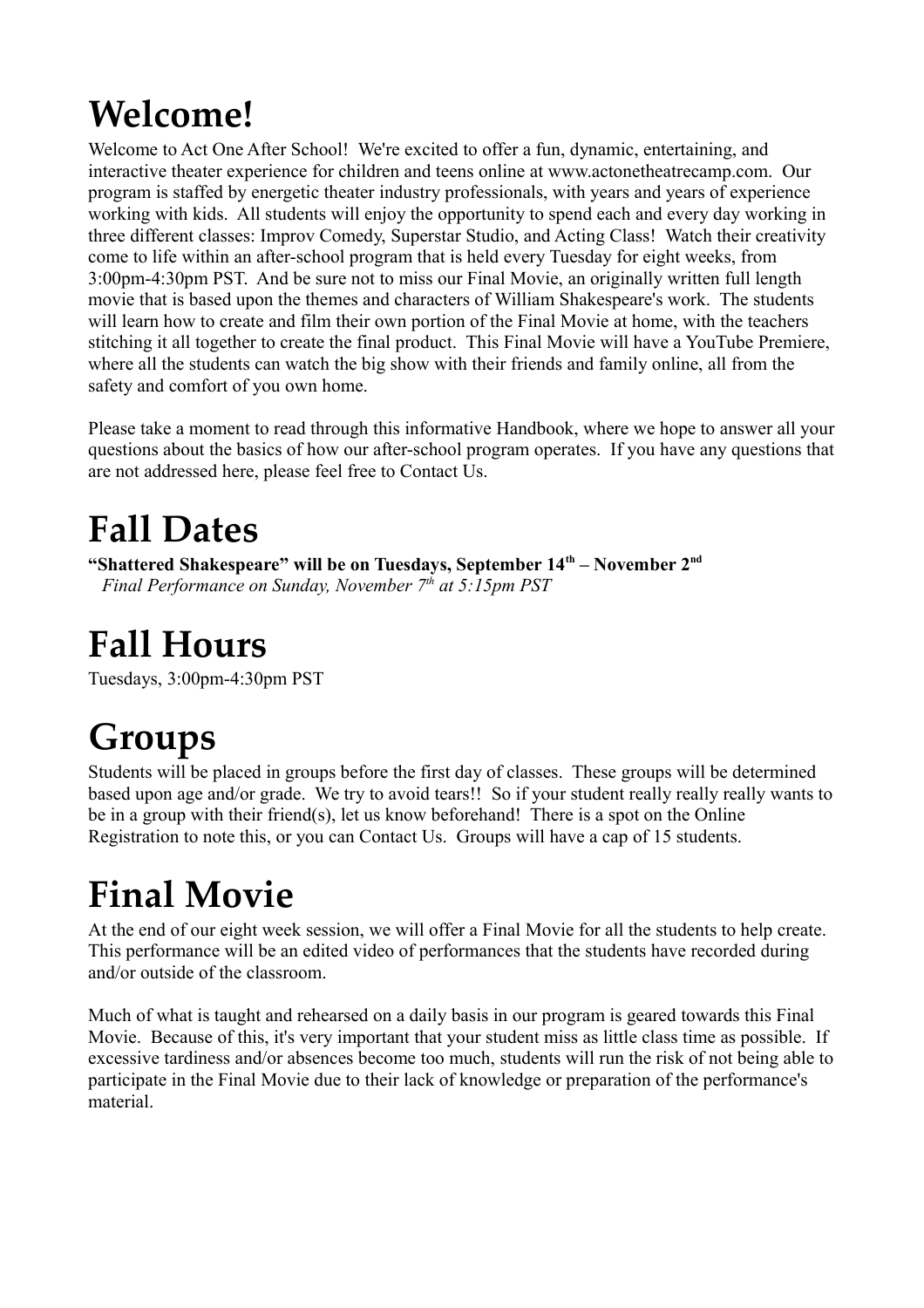### **What Should I Wear to Class?**

Wear clothing that they'll feel comfortable moving around in. Whether it be dancing for a silly camera game, or rolling around on the ground in improv class, our students move!

### **Parent Emails**

We will be using the Parent Emails that you provided on your Registration to inform you of up-todate program news throughout the session. This will be 99% of our communication to you, and it's important that you receive it! If you'd like a different or additional email to be used, please let us know! And if you haven't received an email from us by the end of the first week of the session, *then we have the wrong email for you, or our emails to you are being auto-filtered to your Spam Folder.* Contact us immediately!

## **Discipline**

Every student wants to have a good time in extracurricular activities. Help us to make this happen! Take a moment to make sure that your student understands the expectations that you, and we at Act One Theatre Camp, have of them. Students may not share the same beliefs or opinions on a wide variety of topics, however they are required to be respectful of everyone's differences. Disrespectful behavior or comments are not welcome in our program.

If problems arise, our staff will do all that we can to help address it in an appropriate and positive manner. If continued warnings and/or actions become ineffective with offending students, then contact with parents might be needed, with the possibility of expulsion from the camp. Refunds are not available for campers who are dismissed from camp due to discipline issues.

## **Credit Card Charges**

All credit card charges and receipts for Act One After School will show as a charge to either "Wix" (our website host), or "Act One Theatre Camp". If you have any questions about your credit card charges, you can contact our Camp Director, Joshua Evans, at info@actonetheatrecamp.com

### **Refund Policy**

If you decide to remove your student from Act One After School within the first two (2) classes, a prorated refund will be issued to you, based upon your registration paid and the number of days passed, regardless of the student's attendance during those first two classes. There is a *nonrefundable* 3% Booking Fee, charged by our website provider, Wix. Any refund, regardless of the timing or reason for the refund, will *not* include this 3% Booking Fee. *No refunds are available after the second day of classes.* No refunds are available for any student dismissed due to misconduct or discipline issues. By registering your child for Act One After School, you understand and agree to this Refund Policy.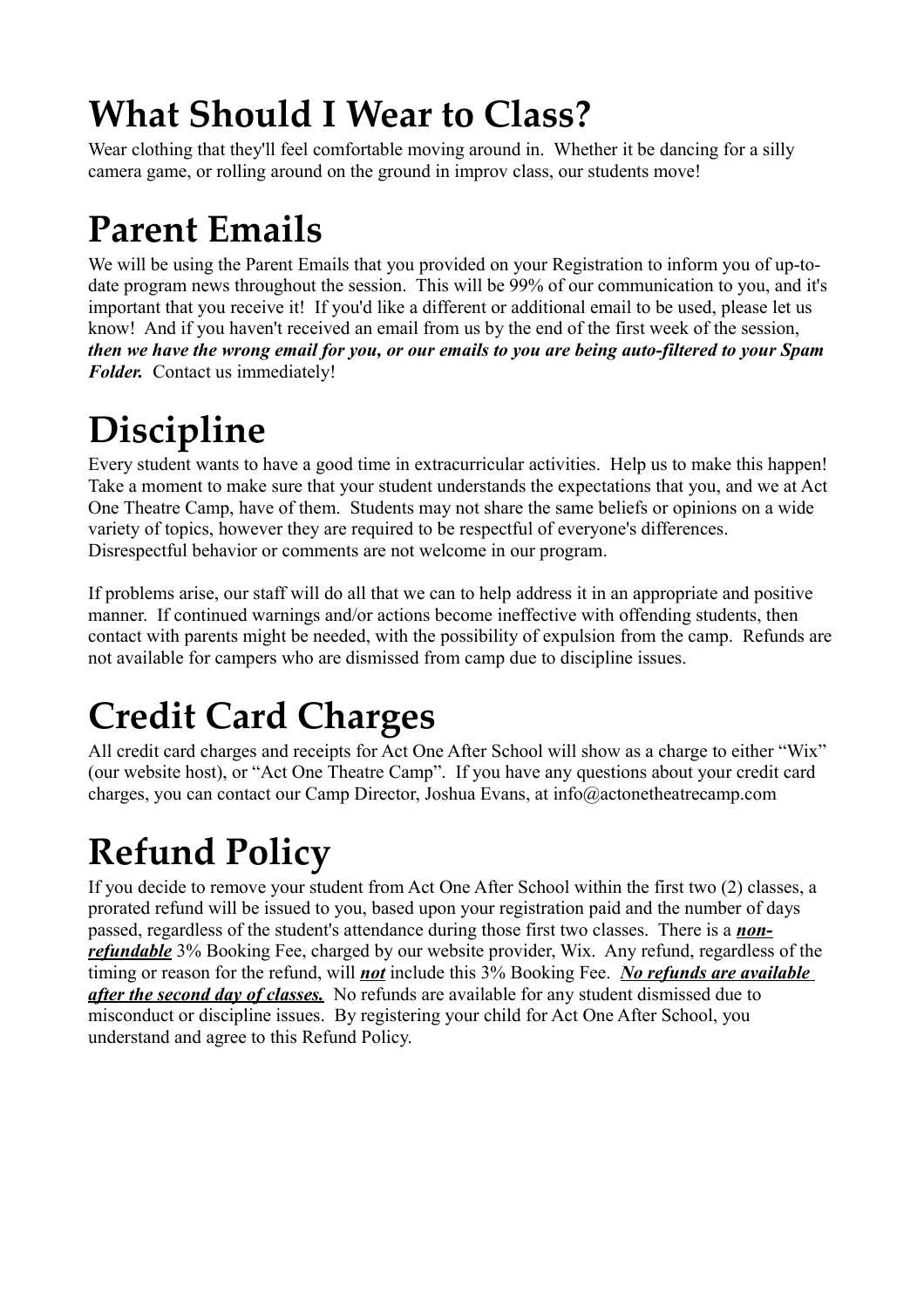## **Disclosure, Liability, and Photo Release**

Parents, Guardians, and/or Students are required to inform Camp Director Joshua Evans of any and all physical or behavioral accommodations that may be required for that student, so that we help them to have the best experience possible within our program. It is the responsibility of the Parent/Guardian to ensure that this information is fully received by the Camp Director.

By registering their child with Act One After School, Parents and Guardians hereby release and agree to indemnify and hold harmless Act One Theatre Camp and all their officers, directors, employees, agents, and representatives whatsoever from any and all losses, claim, damages, liabilities, cost and expense (including, but not limited to attorney's fees) which they, or any of them, or student/camper may sustain or incur in any way arising out of or in conjunction with the student's/camper's participation in any Act One Theatre Camp activities. It is also understood that such conditions and terms also relate to acts of nature.

Upon registering your young actor for Act One After School, both a Video and Image Release and an Online Liability Release will need to be signed by a parent or guardian and emailed to info@actonetheatrecamp.com. The Video and Image Release will give us to permission to record and/or use any student-recorded material for our Final Movie. Students will not be allowed to participate in Act One After School until we have these signed documents. Signed forms can be emailed to info@actonetheatrecamp.com.

### **Contact Us**

 **PHONE:** Camp Director Joshua Evans, (818) 749-0103 \*Will not be available for calls during class hours

 **EMAIL:** info@actonetheatrecamp.com

 **WEBSITE:** www.actonetheatrecamp.com

#### **ONLINE REGISTRATION QUESTIONS:**

Joshua Evans info@actonetheatrecamp.com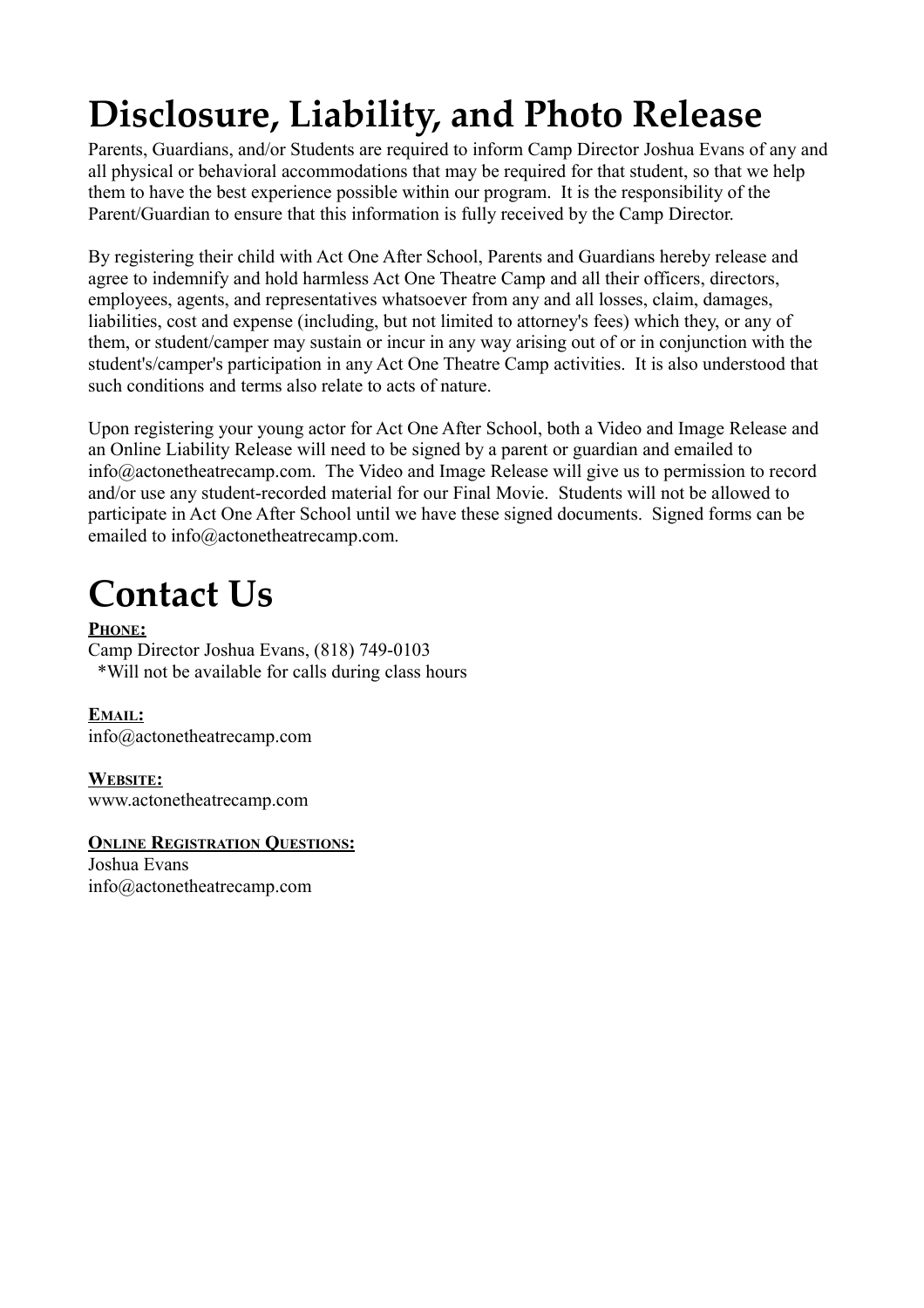### **Frequently Asked Questions**

#### *• Where is the webpage for the After School program?*

You can find links to the webpage for Act One After School on our homepage. There is a link at the top of the page labeled "Act One After School". Please note, this page is password protected.

#### • *Is my internet speed fast enough for these Zoom classes?*

All of our classes will be online and you'll need fairly reliable internet access to attend them. And while everyone's internet speed capabilities are unique to their location, most homes will be well equipped to handle these classes.

#### • *What kind of online protections are there for these classes?*

Access to the session web page is password protected. Without access to this page, no one will be able to gain access to the Zoom classes. Additionally, every Zoom class is also password protected through their website.

#### • *It's the first day of classes... what do I do?*

Hooray! Welcome to Act One After School! Log on to our website, then click on *Act One After*  **School** in the top banner to access the after school program. Once prompted, enter the password that was emailed to you, and BOOM! you've arrived at Act One After School. Have your student click on the Daily Crew Call to join us for our program-wide daily meeting. If you already have Zoom downloaded on your computer (which you'll need to do beforehand), then a Zoom meeting window should pop up. That's about it! You can take a TOUR of the Act One After School webpage on our website www.actonetheatrecamp.com.

#### • *What if I don't have, or I lost, the password?*

Email us at info@actonetheatrecamp.comand we'll get it to you right away.

#### • *How will this new online format work? How will they attend class?*

Once your student has logged onto the session's webpage, they'll be in charge of entering and exiting their different classes, based upon their group's schedule. For quick reference, both the groups' schedules and the group lists are posted on the session's webpage, and are super easy to find. (So nobody will ever *not* know what group they're in, or what class they're supposed to go to next!) The teachers will not travel with the students from class to class, but will instead be waiting for them in their own specialized classroom. It's rather similar to high school in this respect. You can take a TOUR of the Act One After School on our website www.actonetheatecamp.com.

#### • *Where are the Zoom links for my child to attend classes?*

All of the links can be found on the session's webpage. They are embedded into the names of the classes, as well as the black and red pictures that are associated with each one. All you have to do is click on the name or picture and you're good to go! You can take a TOUR of the Act One After School webpage on our website www.actonetheatrecamp.com.

#### • *Will they need to switch from class to class themselves, or will the teacher do it?*

The students will need to enter and exit the virtual classrooms themselves.

#### • *Will there be passwords that they'll need to enter for every class?*

Yes, there will be passwords, but the students *won't* need to input them. The passwords are embedded into the Zoom links for added security. All they'll need to do is click on the class and they're in!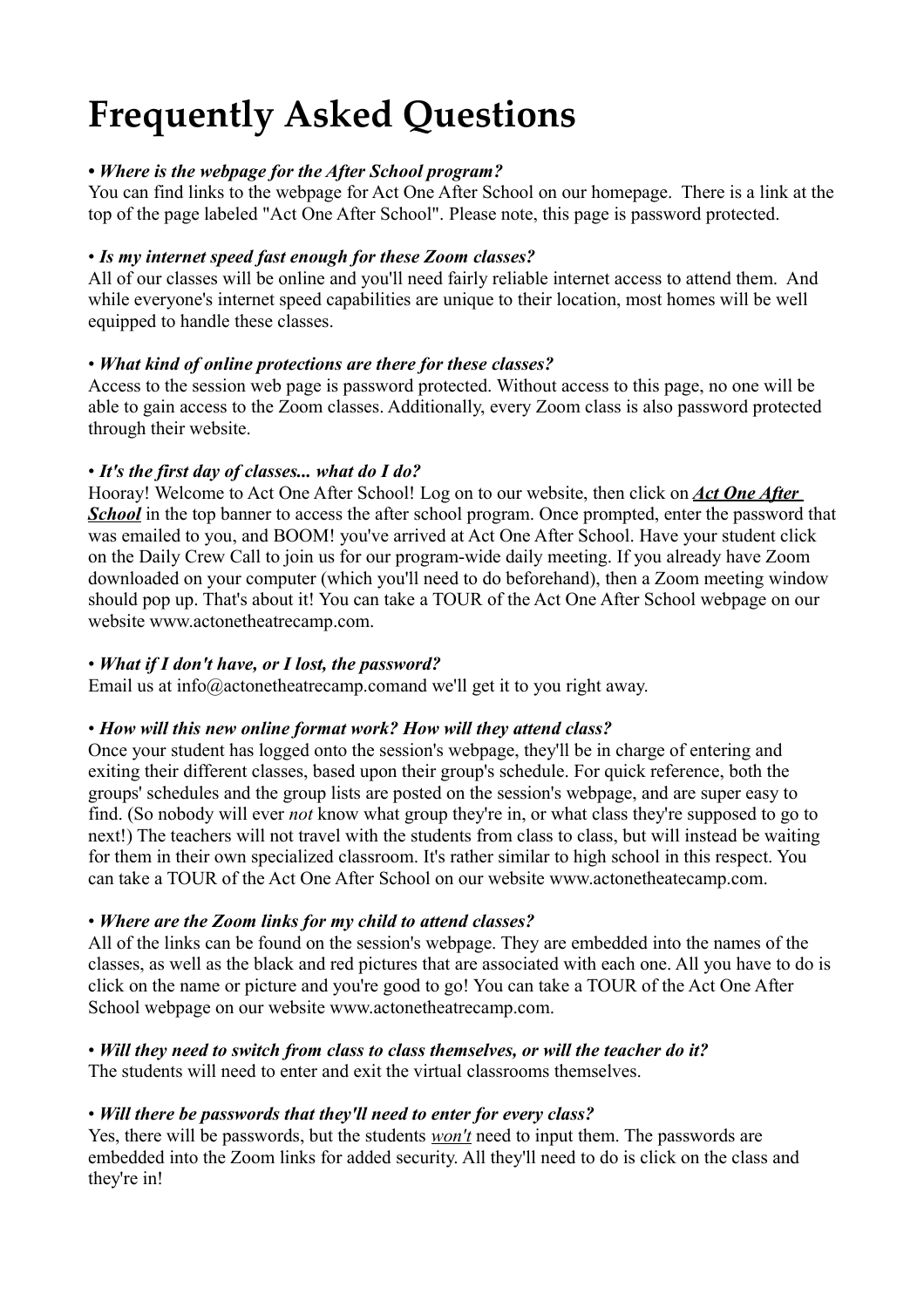#### • *What kind of space inside my home will my child need for these classes?*

They'll need a space that can accommodate three main factors:

1. A place where they can sit comfortably for an extended period of time

2. An environment that is relatively quiet. Not only for them to hear the classroom, but also so that they're not distracting other students with a large amount of background noise.

3. A space that they can get out of their seat and move! Many times the classes will need some space to move, *and* still see the virtual classroom.

\*It would be a good idea to take some time before the first day of class to find the best space for them, and give it a test run on Zoom.

#### • *What if my child only wants to do one or two classes per day?*

Our program is geared towards creating fun and exciting content for the Final Movie. If students don't attend all their classes, then it becomes increasingly difficult for the teachers to write, stage, or plan for their movie scenes that incorporate all of the students on their class list. We ask that all students attend all their classes, just as they would if they were dropped off at a physical program site.

#### • *How big will each class/group be?*

In an effort to make the experience more enjoyable for all of our students, we're limiting the size of the classes/groups to 15 students per group. We will hold true to this enrollment cap.

#### • *What happens if my child is late to a class?*

It's okay! We understand that things might pop up here and there, and that students might be late. All we ask is that you join the class as soon as you can and keep the fun rolling!

#### • *Why are there 5 minute breaks between classes?*

We built in these 5 minute breaks for a few reasons:

1. Instead of using valuable class time, these breaks would be the perfect opportunity for students to use the bathroom or grab a snack.

2. A quick little moment for the students' eyes, brains, and body to take a break from the computer. 3. It's a chance to stand up and move their body, Get up and wiggle around and use that awesome energy of theirs!

#### • *What kind of equipment does my child need?*

In order to attend Act One After School, they'll need a computer/laptop/tablet/phone that has a camera and a microphone. Steady internet access is also needed. And although it's not required, headphones can be a big bonus, and ear buds with a built-in microphone (that ones that you would use for your phone, cord or no cord) are awesome! Whatever combination of these you decide is best for your student, a trial run with Zoom is *highly* recommended.

In order to create and submit footage for the Final Movie, most students use a camera phone to film everything. This works great! We highly recommend *not* using your built-in camera on your desktop computer or laptop, as the quality of these cameras is usually much much lower than that of a smartphone's camera. To see examples of what our summer camp kids created using their smartphone cameras, check out our "Response to Covid-19" on our website www.actonetheatrecamp.com.

#### • *Can they attend classes on their phone?*

Yes, you can definitely use a smartphone for classes, *but it's not recommended***.** The screen is very small, so viewing the teacher can sometimes be difficult. Also, for the class sizes that we'll have, you might not be able to see all of the other campers at the same time, as you would on a computer, laptop, or tablet.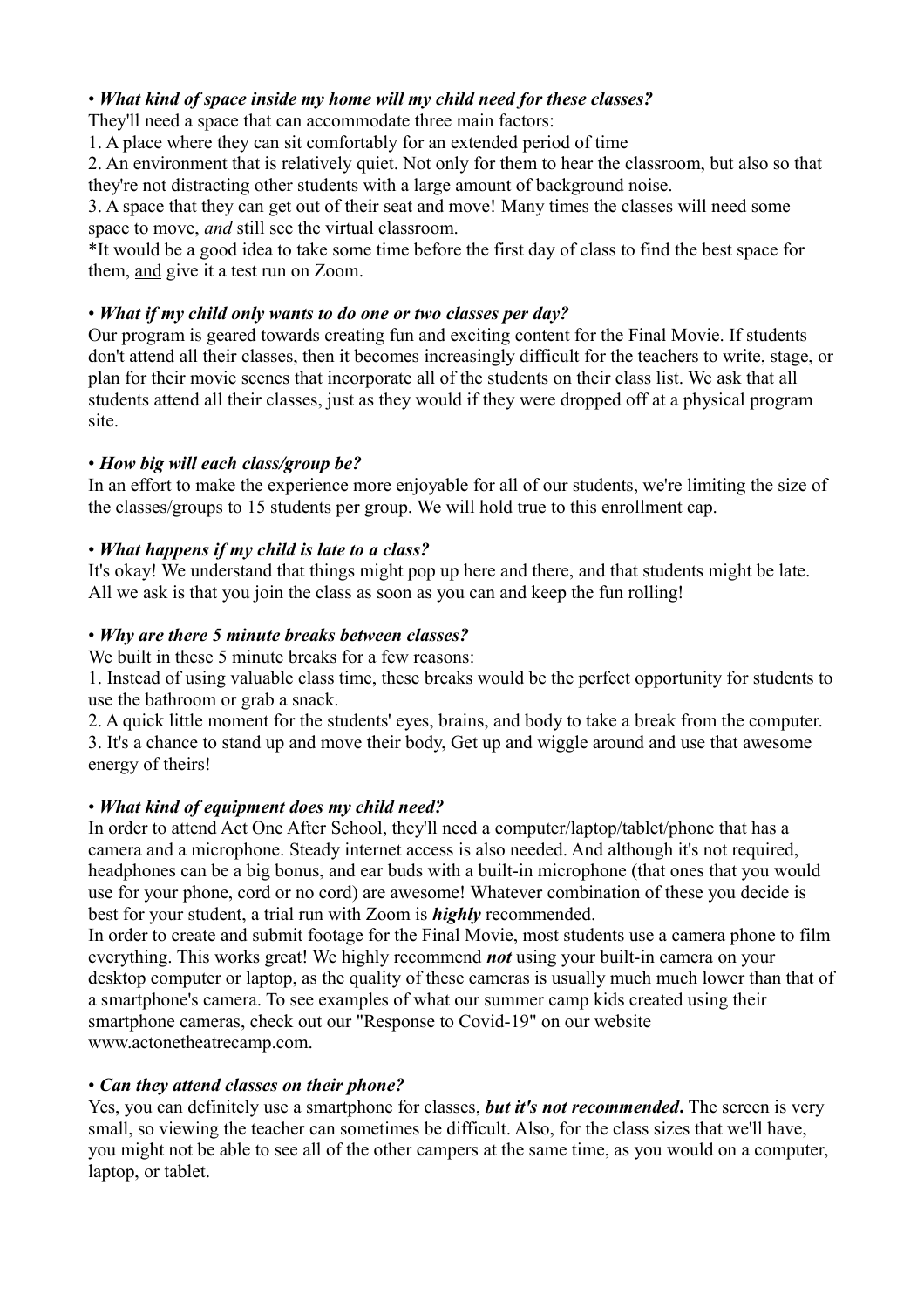#### • *Will they need a special microphone and/or headphones?*

No, they won't need anything special, as long as their device (computer/laptop/tablet/cell phone) has a built-in camera and microphone, which the vast majority of the devices out there do nowadays. Headphones or ear buds can be a great addition to their camp experience though. And headphones or ear buds with a built-in microphone (that ones that you would use for your phone, cord or no cord) are awesome! Whatever combination of these you decide is best for your student, a trial run with Zoom is highly recommended.

#### • *What happens if I have more than one child signed up for the program? Can they share a computer for this new online format?*

No. It would be better for their overall experience if they each had their own dedicated device, even if they're in the same group/class.

#### • *How does the Final Movie work, now that all classes are online?*

The Final Movie will be made available for a live viewing on the Sunday evening after the last day of camp. The Acting Class that they'll take during the eight week run of the program will be geared towards creating the content for this performance, and to teach them simple, do-it-at-home filming techniques that they can utilize. All of the students will, at some point within the eight weeks of the program, need to spend time outside of class to film their parts for the movie. The teachers will then take that footage and edit it all together into a full-length film. This film will then be aired live on Sunday night for the campers, their family, and their friends to watch! You can watch some of our original pieces from our recent summer camp program to give you an idea of what one of the scenes might look like on our "Response to Covid-19" page of our website www.actonetheatrecamp.com.

#### • *How can we watch the Final Movie?*

On the Sunday after the last day of the program, we will air the pre-recorded Final Movie live on YouTube. This way, everyone will be able to watch the show for free and all at the same time! The link to watch the Final Movie is at the very bottom of the session's webpage, which you can tour on our website www.actonetheatrecamp.com.

#### • *What if I pay for program, but I find that I don't have reliable enough internet for Zoom to work? Can I still get a refund?*

Yes! It's disappointing that we won't be able to include your student on this new adventure, but we understand. We will happily reimburse you your enrollment fee, but it must be requested before the end of the second class. If this request is made within the first two classes of the program, the refund will be prorated to reflect the time they spent in our program. There is a *non-refundable* 3% Booking Fee, charged by our website provider, Wix. Any refund, regardless of the timing or reason for the refund, will *not* include this 3% Booking Fee. Contact our Camp Director, Mr. Josh,  $(info@actone the at recamp.com)$  to start the refund process. Further questions about refunds are addressed in the Refund Policy section of our Act One After School Handbook.

#### • *What happens if we start the program, but my child doesn't like it and wants to quit? Can I still get a refund?*

Yes! We're sorry that your student is not happy with this new format, but we completely understand and realize that it's just not for everyone. As long as it is before or within the first two classes of the program starting, we can refund your enrollment fee. If this request is made within the first two days of classes, the refund will be prorated to reflect the time they spent at camp. There is a *nonrefundable* 3% Booking Fee, charged by our website provider, Wix. Any refund, regardless of the timing or reason for the refund, will *not* include this 3% Booking Fee.Contact our Camp Director, Mr. Josh, (info@actonetheatrecamp.com) to start the refund process. Further questions about refunds are addressed in the Refund Policy section of our Act One After School Handbook.